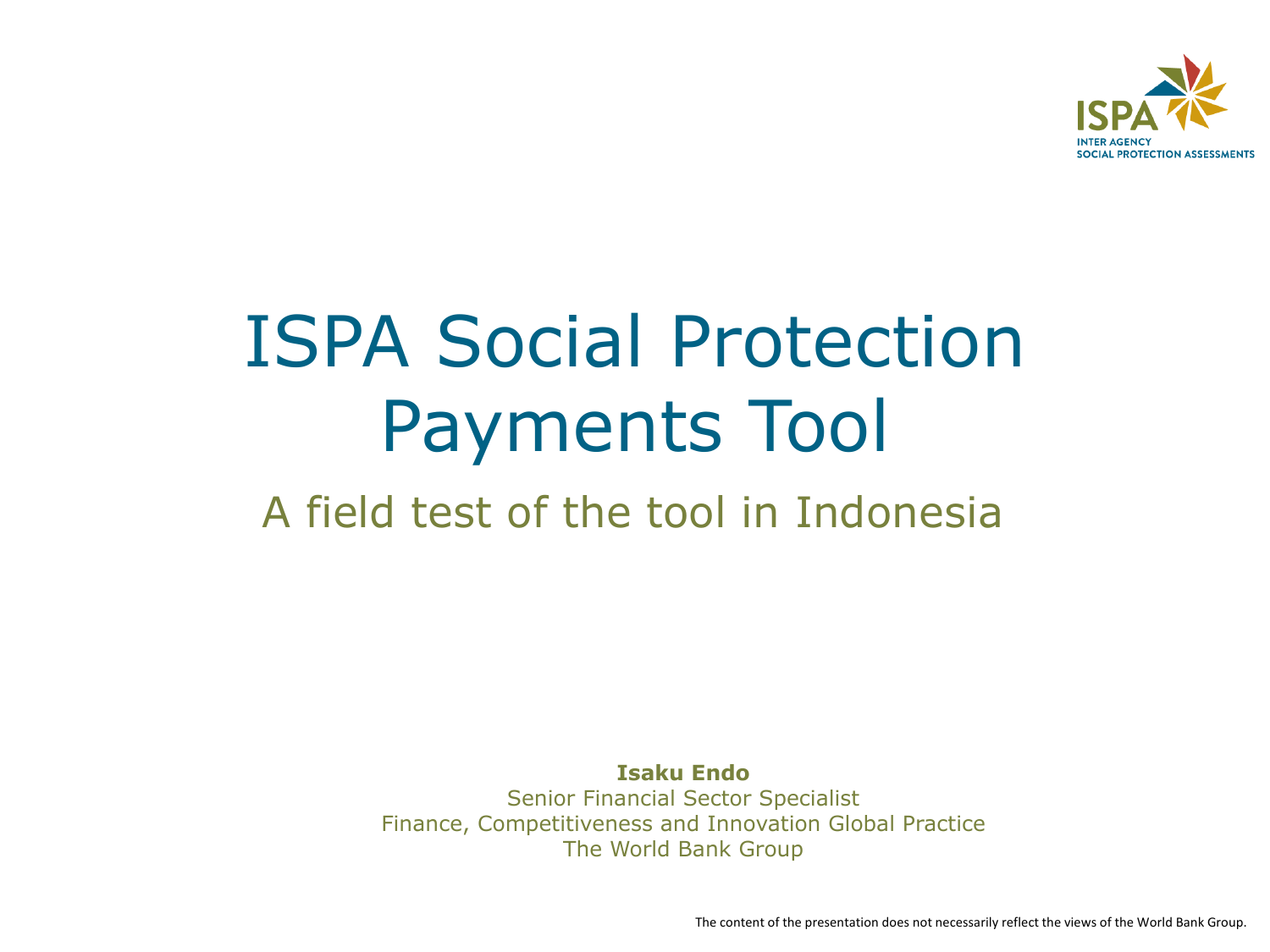### Indonesia field test (September 2015)



#### **Objectives**

- to prepare for a landscape study that will support the Government of Indonesia's ongoing government payments reforms as part of the World Bank's Government Payments component of the Digital Payments Program under the Financial Inclusion Support Framework in Indonesia
- to field test the ISPA Social Protection Payments tool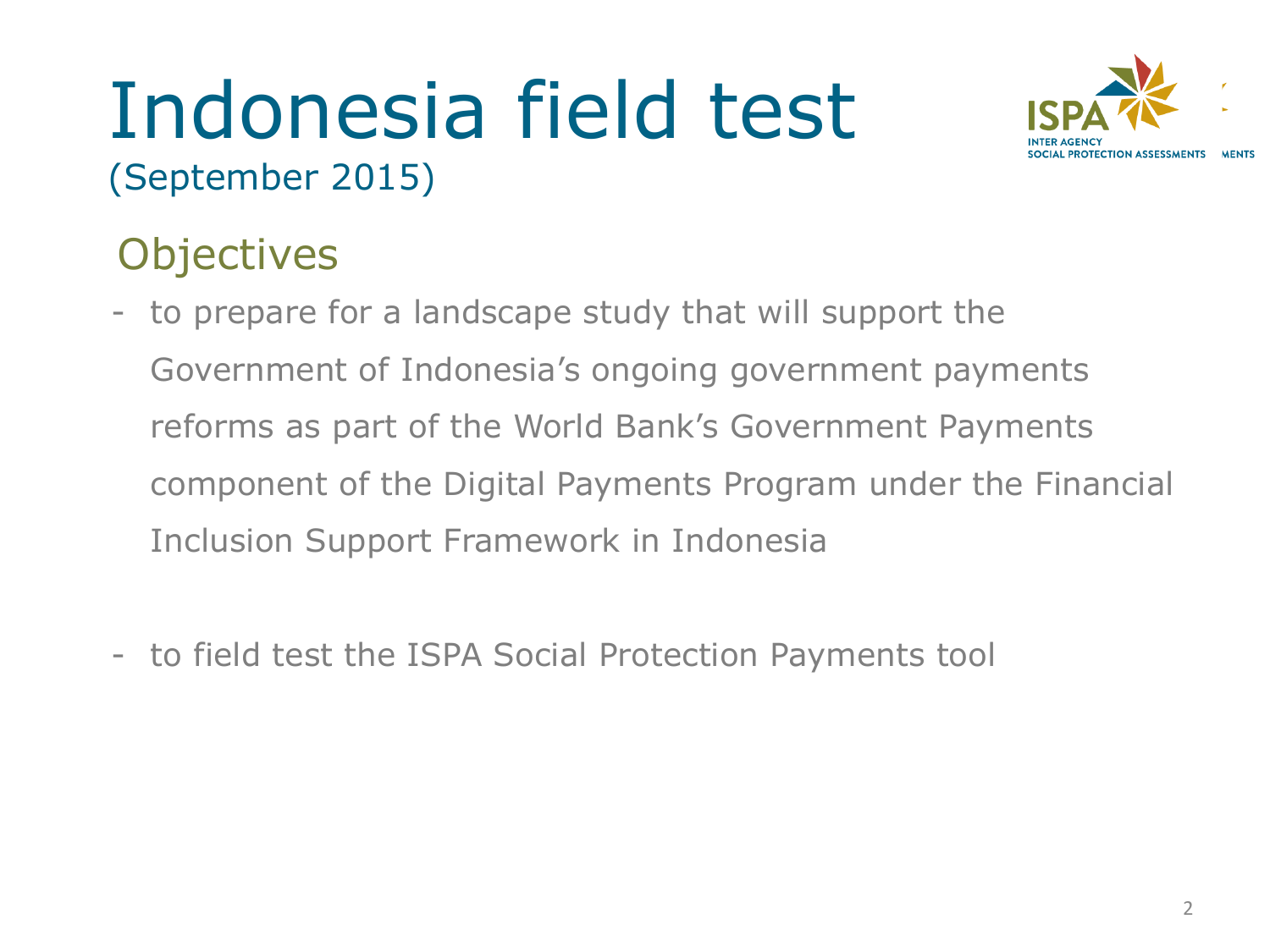

## Activities

1. Meetings with government counterparts

2. Meetings with development partners (ISPA partners)

3. Work sessions on questionnaire and Assessment Matrix

4. Site visits to understand operation payments delivery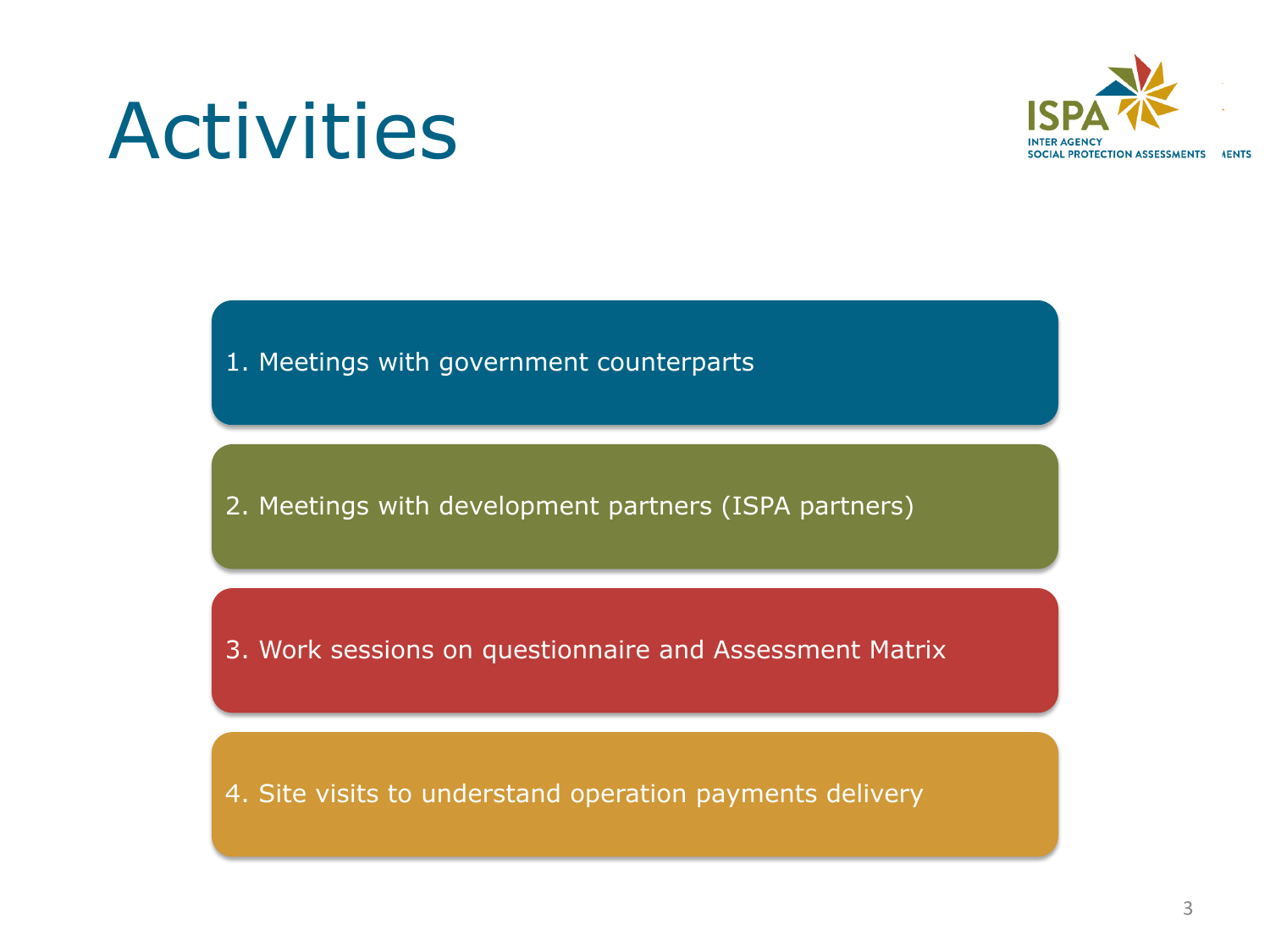

# **Country background (by Sept. 2015)**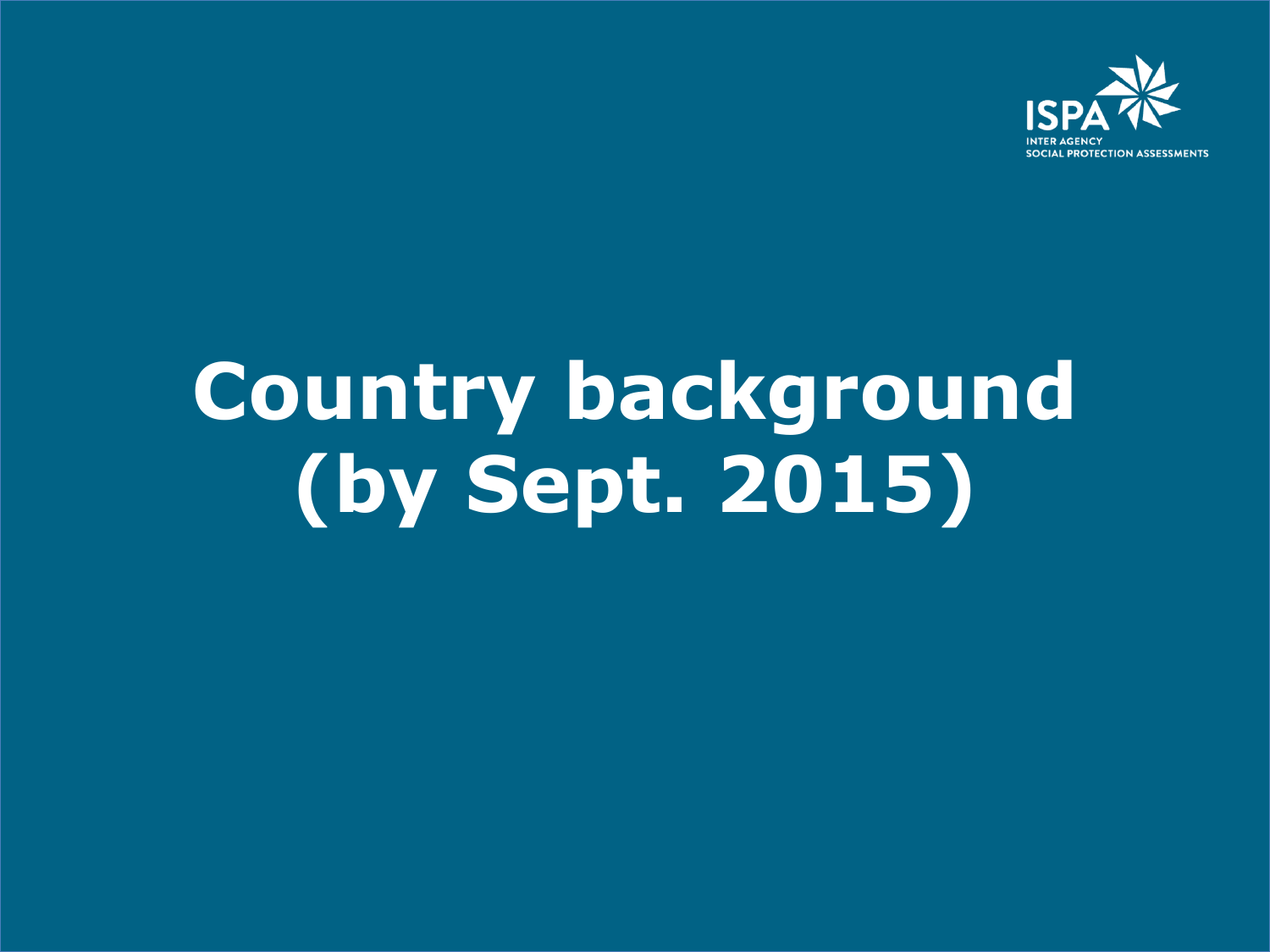## Indonesia: Country context



- Lower middle income country in the East Asia and Pacific region.
- 4<sup>th</sup> most populous country with 255 million
- Challenging geography 18,000 islands but over half of the population is on the island of Java.
- poverty level steady decline

|                                                                       | Indonesia             | <b>Philippines</b> | <b>Vietnam</b> | <b>Lower Middle</b><br>income avg. | East Asia &<br>Pacific avg. |
|-----------------------------------------------------------------------|-----------------------|--------------------|----------------|------------------------------------|-----------------------------|
| Primary completion (%)                                                | 105                   | 91                 | 97             | 91                                 | 105                         |
| Youth literacy (%)                                                    | 99                    | 98                 | 97             | 88                                 | 99                          |
| Child Mortality                                                       | 29                    | 30                 | 24             | 50                                 | 20                          |
| Child Malnutrition (%)                                                | 19.9                  | 20.2               | 12             | 17                                 | 5.2                         |
| Life Expectancy at birth<br>$\sim$ $\sim$ $\sim$ $\sim$ $\sim$ $\sim$ | 69<br>$\sqrt{2}$<br>. | 68                 | 76             | 60                                 | 68                          |

Source: World Development Indicators (2015)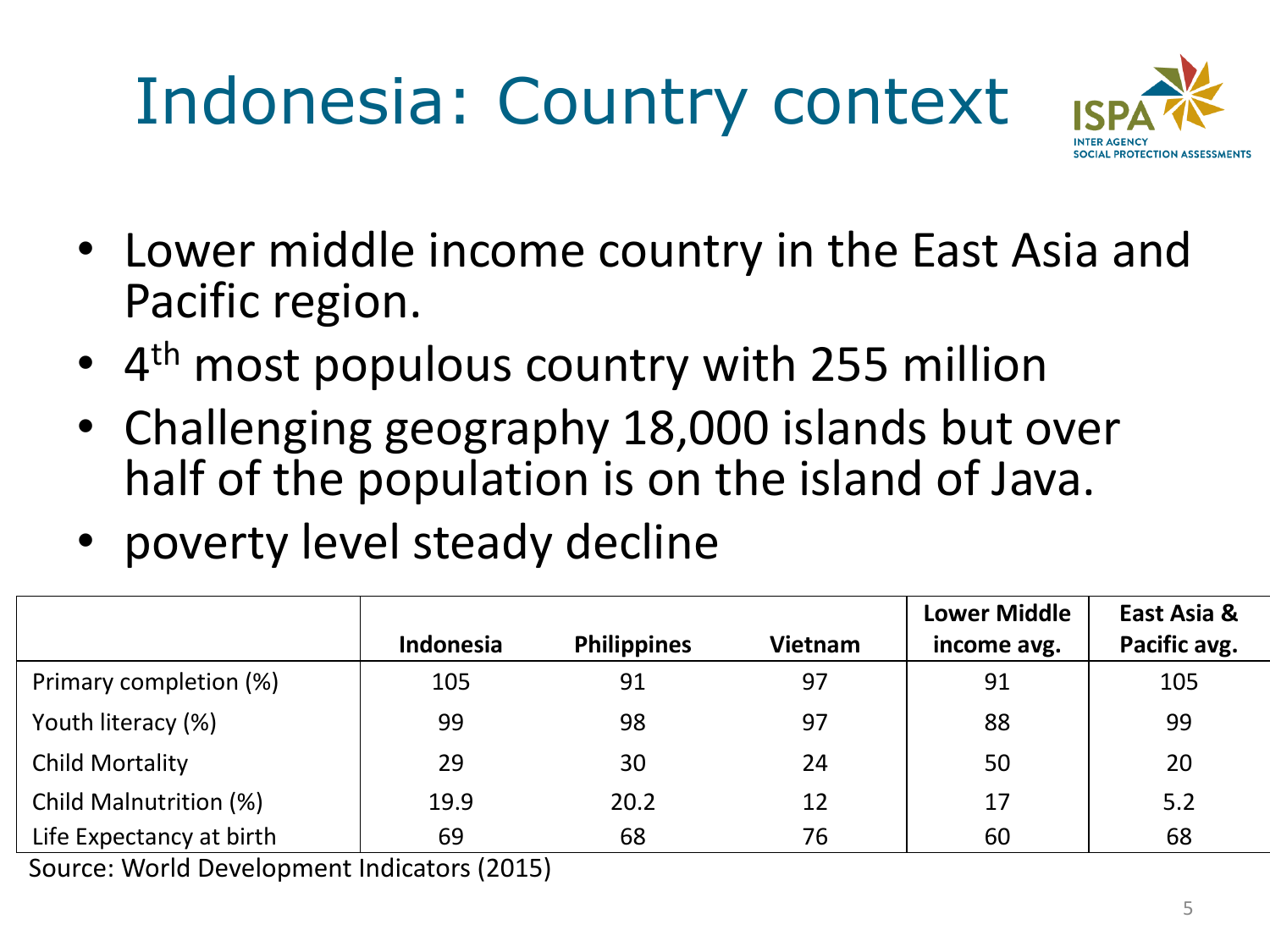## Main SP Programmes (2015)



| Program                                            | <b>Target</b><br>population                                                     | <b>Universa</b><br>$\mathcal{U}$<br><b>Targeted</b> | Implem.<br>agency                                             | <b>Paymen</b><br>t mech. | <b>PSP</b>                             | <b>No. Beneficiaries</b><br>(2015) | <b>Total</b><br>expenditur<br>e LCU<br><b>Trillion</b><br><b>IDR, 2015)</b> |
|----------------------------------------------------|---------------------------------------------------------------------------------|-----------------------------------------------------|---------------------------------------------------------------|--------------------------|----------------------------------------|------------------------------------|-----------------------------------------------------------------------------|
| <b>BSM/PIP</b><br>(Scholarship)                    | Poorest 25% hh<br>with school age<br>children                                   | <b>Targeted</b>                                     | MoEC &<br><b>MORA</b>                                         | Cash                     | <b>Banks</b>                           | 21.9 m students                    | 13.8                                                                        |
| <b>PKH</b><br>(CCT)                                | Poorest 8% hh<br>with school age<br>children or<br>pregnant/lactatin<br>g women | Targeted                                            | <b>MOSA</b>                                                   | Cash                     | PT POS                                 | $3.5m$ hh                          | 6.1                                                                         |
| <b>BLSM (UCT)</b>                                  | Poorest 25% hh*                                                                 | Targeted                                            | MOSA,<br>Ministry of<br><b>Statistics &amp;</b><br><b>MOF</b> | Cash                     | PT POS                                 | 15.4 m hh**                        | $14.6***$                                                                   |
| <b>Raskin</b><br><b>(Subsidized</b><br>rice)       | Poorest 25% hh                                                                  | Targeted                                            | Kemenkoskera<br>& Bulog                                       | In-kind<br>(rice)        | Bulog/Lo<br>cal gov.                   | $15,5$ m hh                        | 18.9                                                                        |
| <b>Jamkesmas</b><br>(currently<br>known as<br>JKN) | Poorest 35% hh                                                                  | Targeted                                            | MOH, BPJS                                                     | Fee<br>waiver            | <b>Hospitals</b><br>/Health<br>centers | 88.2 m people                      | 20.3<br>6                                                                   |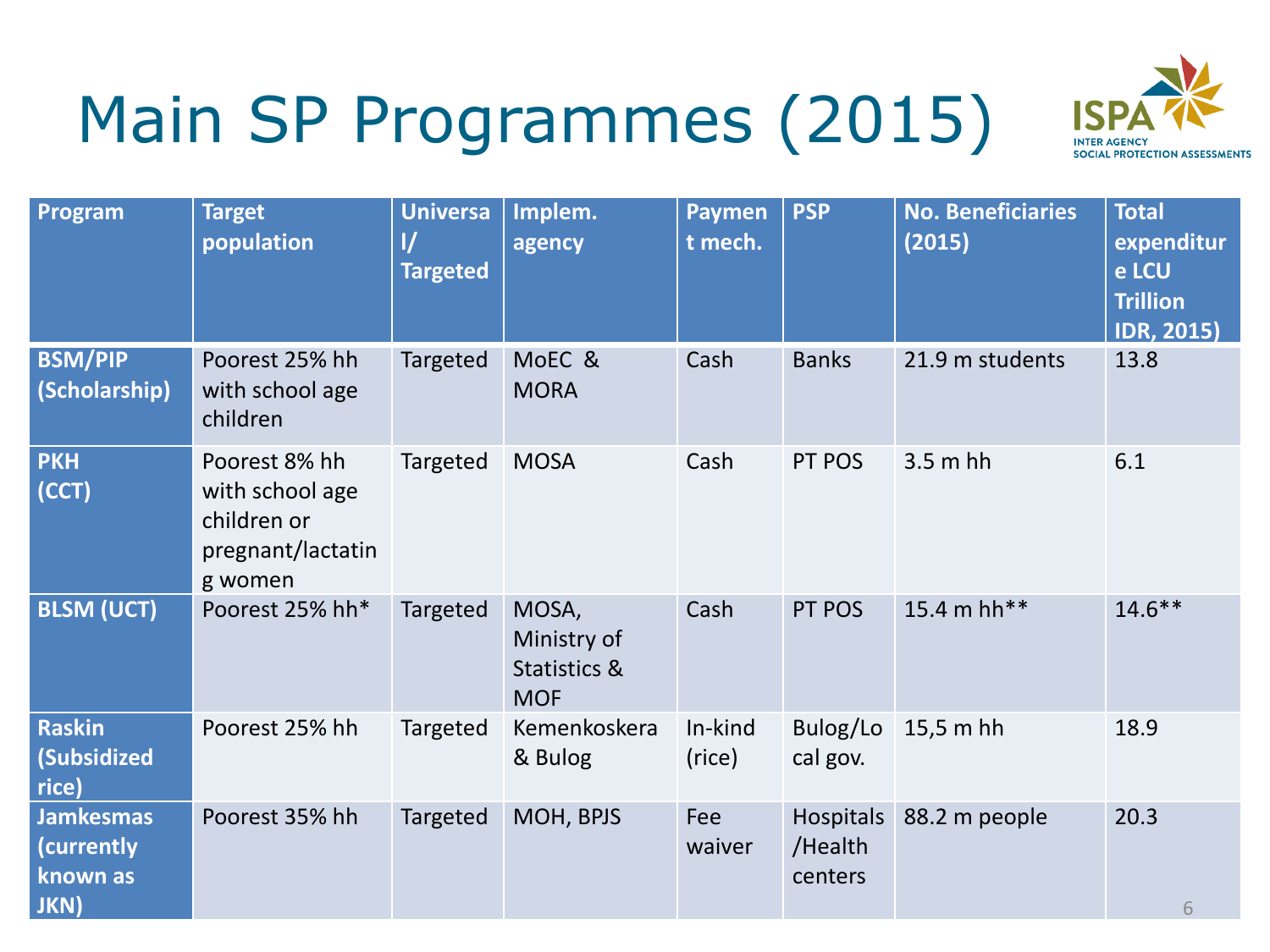## SP System Players



Implementation of social protection six central agencies responsible for policy design, delivery and monitoring.

- **TNP2K** (National Team for the Acceleration of Poverty Reduction) at the Office of the Vice-President, created in 2010. Mandate to increase the effectiveness of poverty reduction programs, including improving (1) targeting, (2) program design and delivery processes, (3) coordination among agencies to increase program effectiveness, and (4) supervision and control of poverty reduction program implementation.TNP2K is responsible for developing social assistance policies
- **Bappenas** (National Development Planning Agency) together with TNP2K oversees the implementation of social protection programs.
- **Kemensos** (Ministry of Social Affairs) is responsible for most of social assistance the initiatives, including the implementation of PKH.
- BSM/PIP are implemented both by the **Ministry of Education** and the **Ministry of Religious Affairs**.
- The other three largest permanent programs (Raskin, Jamkesas and BSM) are responsibility of sectoral agencies (Bulog, **Ministry of Health and Ministry of Finance**) but service delivery happens mainly at the schools, hospital, health centers, and local/village government levels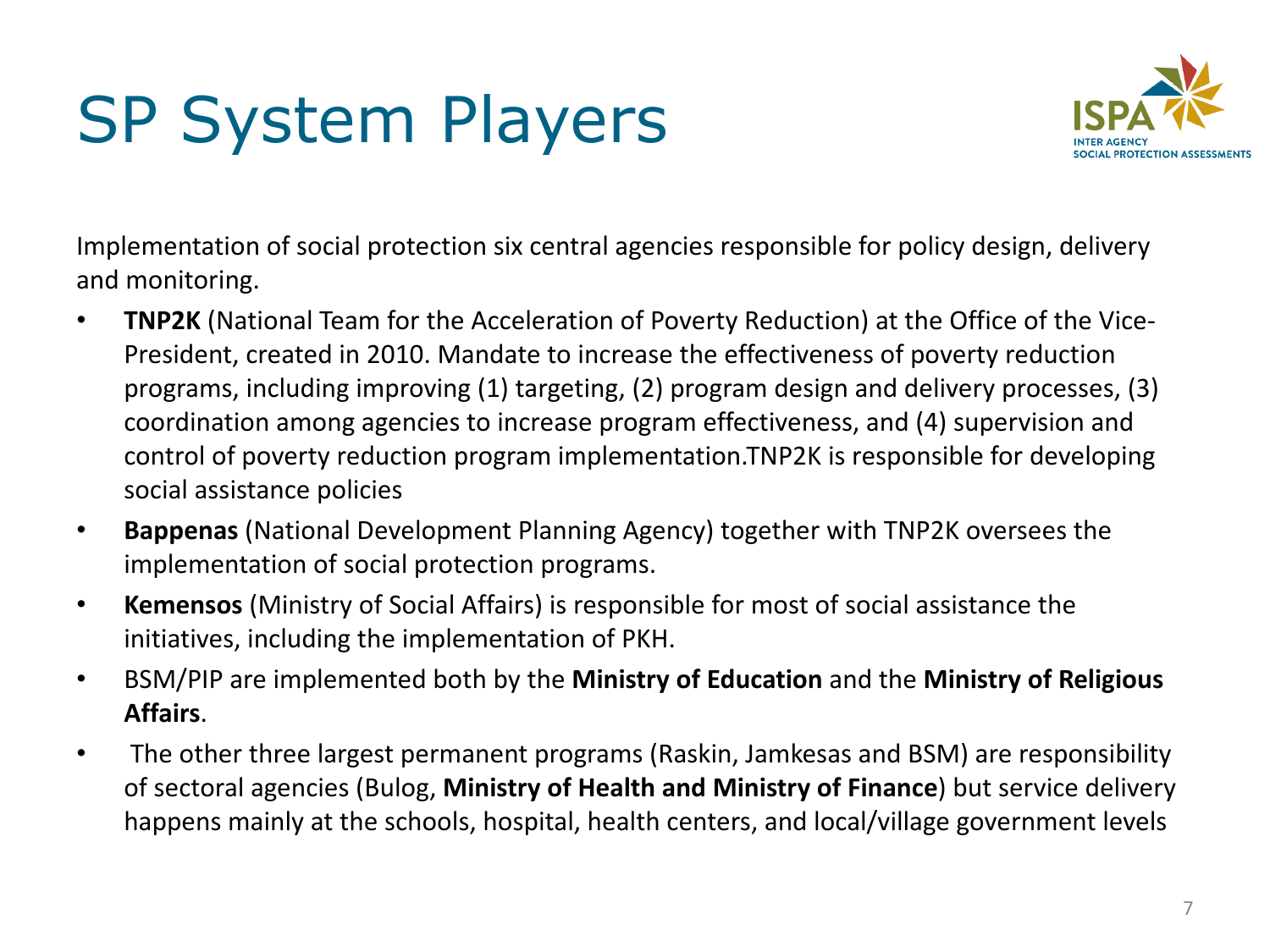

### **About the assessment**  Main findings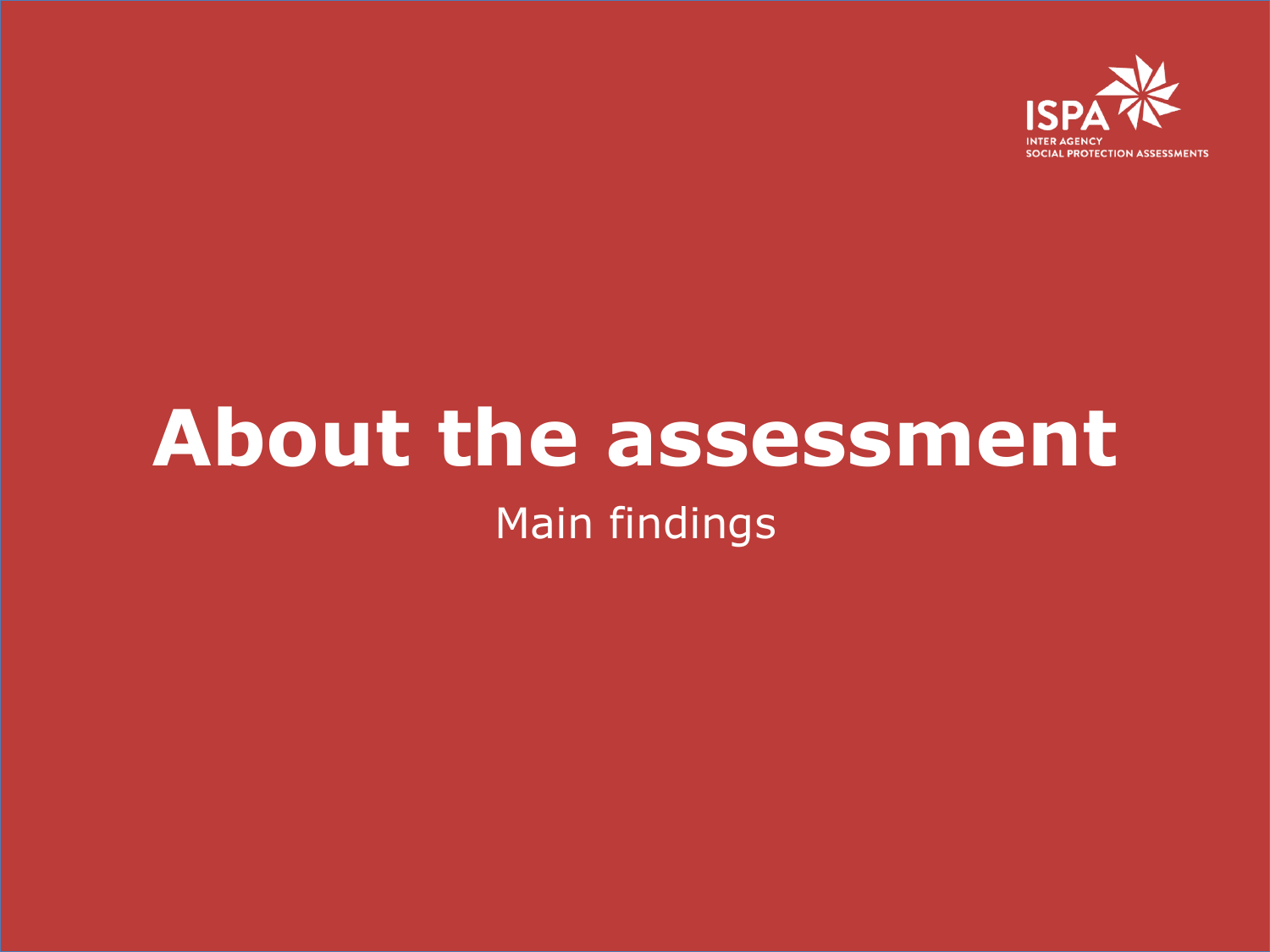## ISPA Supporting Environment



| <b>Areas</b>                  | <b>Sub components</b>            |  |  |  |
|-------------------------------|----------------------------------|--|--|--|
|                               | Agency rules for banks/non-banks |  |  |  |
|                               | Proportionate KYC requirements   |  |  |  |
|                               | e-money guidelines               |  |  |  |
| <b>Policy, regulation and</b> | <b>Basic bank accounts</b>       |  |  |  |
| legislation                   | <b>Financial inclusion</b>       |  |  |  |
|                               | <b>Government payments</b>       |  |  |  |
|                               | Procurement                      |  |  |  |
| ID                            | <b>National ID</b>               |  |  |  |
| <b>ICT</b>                    | <b>Mobile Network Coverage</b>   |  |  |  |
|                               | <b>Financial institutions</b>    |  |  |  |
| <b>Financial landscape</b>    | <b>Financial access points</b>   |  |  |  |
|                               | Interoperability                 |  |  |  |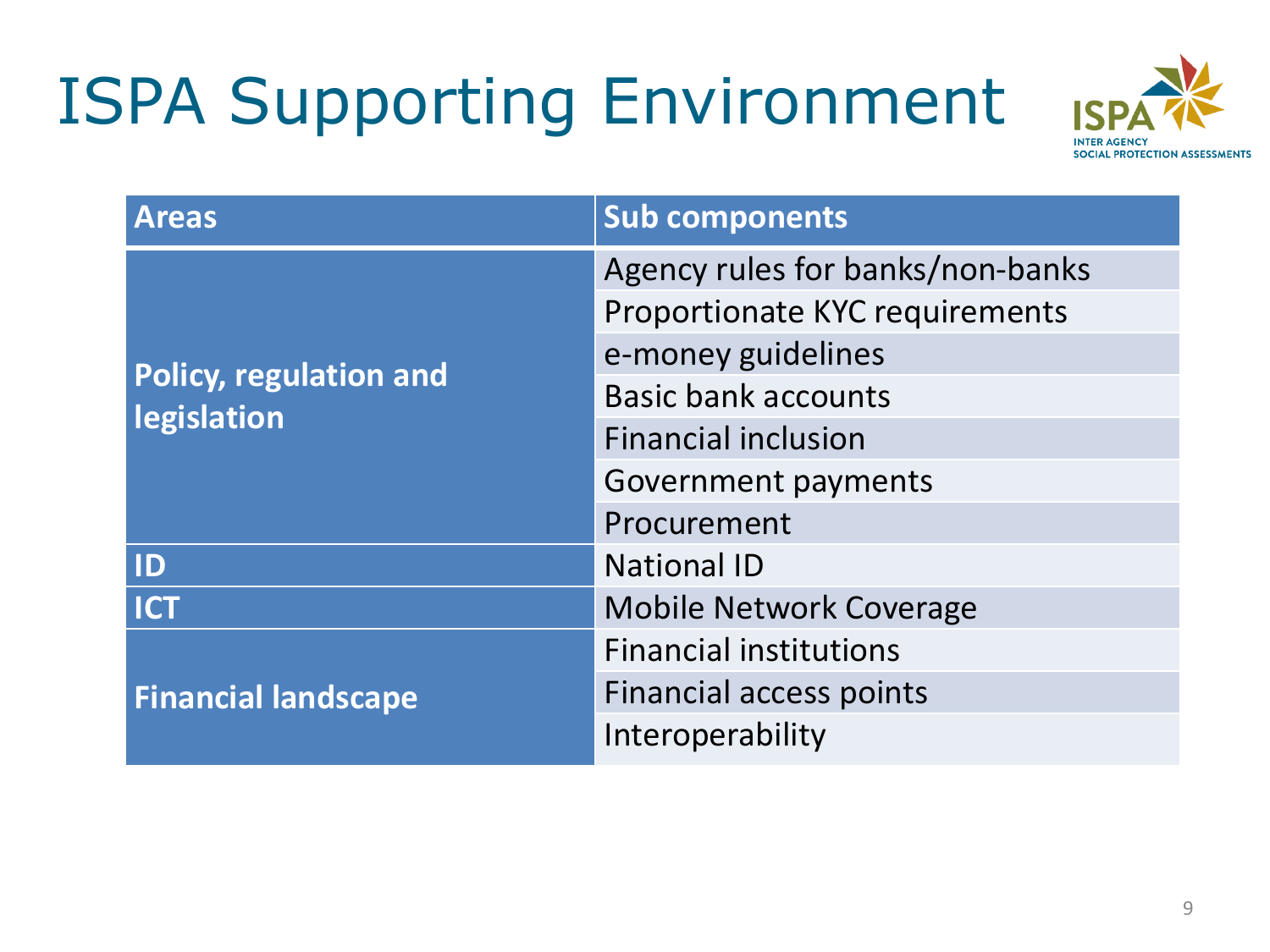## Application of the tool



- Legal and regulatory hurdles
	- Historically restrictions of the type of eligible PSPs limited the choice of providers.
	- Lack of level playing field for payment instruments (certain banks vs other types of banks & nonbanks) added a restriction.
	- Short-term contracts of one year may lead to a lack of innovation and/or higher prices from PSPs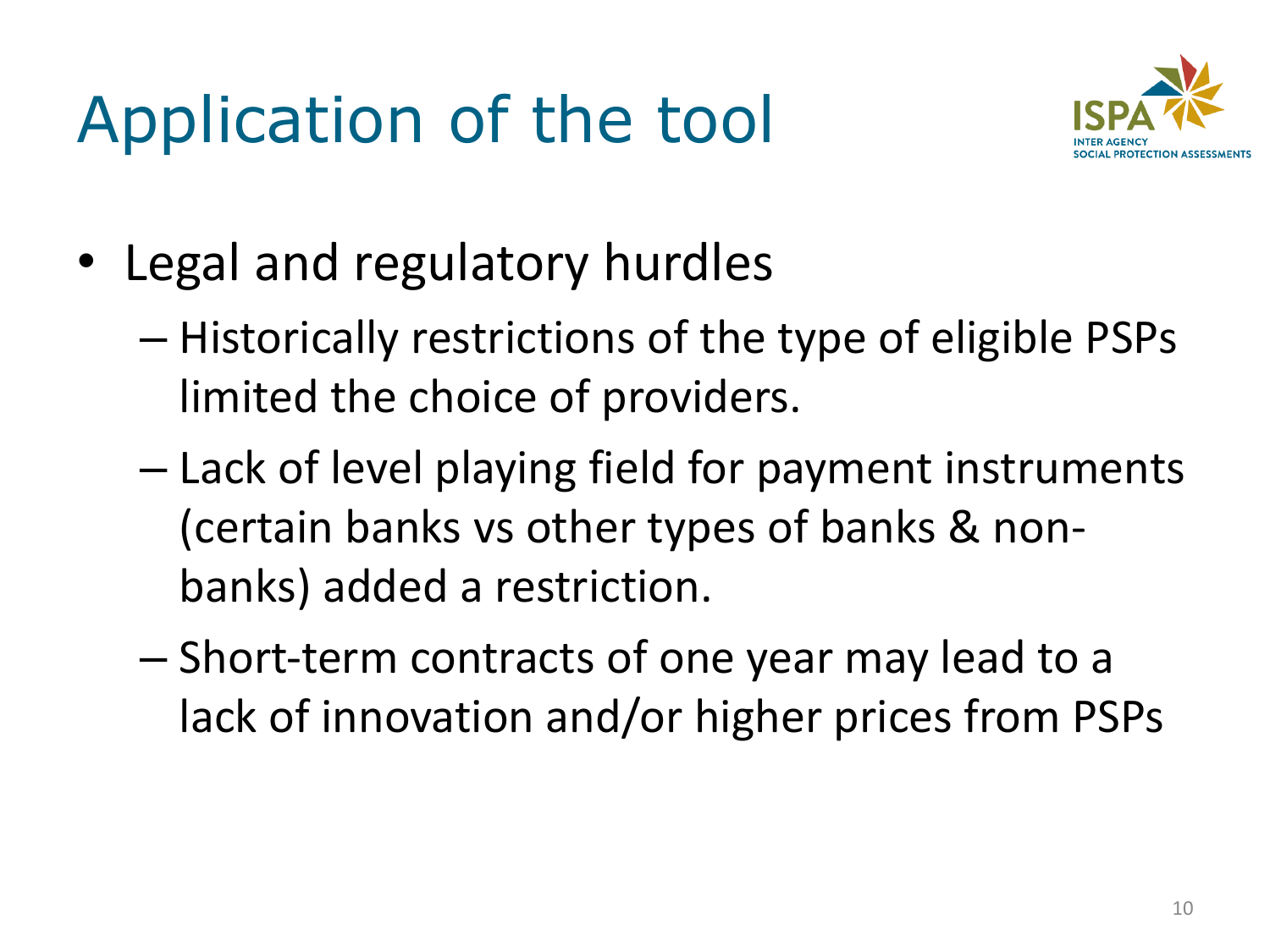# Objectives for payment delivery mechanisms



#### Assessment matrix

| <b>Criteria</b>  | <b>Description</b>         |  |
|------------------|----------------------------|--|
|                  | Cost of access             |  |
| 1. Accessibility | Appropriateness            |  |
|                  | <b>Rights and Dignity</b>  |  |
|                  | Reliability                |  |
| 2. Robustness    | Governance                 |  |
|                  | Security                   |  |
|                  | <b>Financial inclusion</b> |  |
| 3. Integration   | Coordination               |  |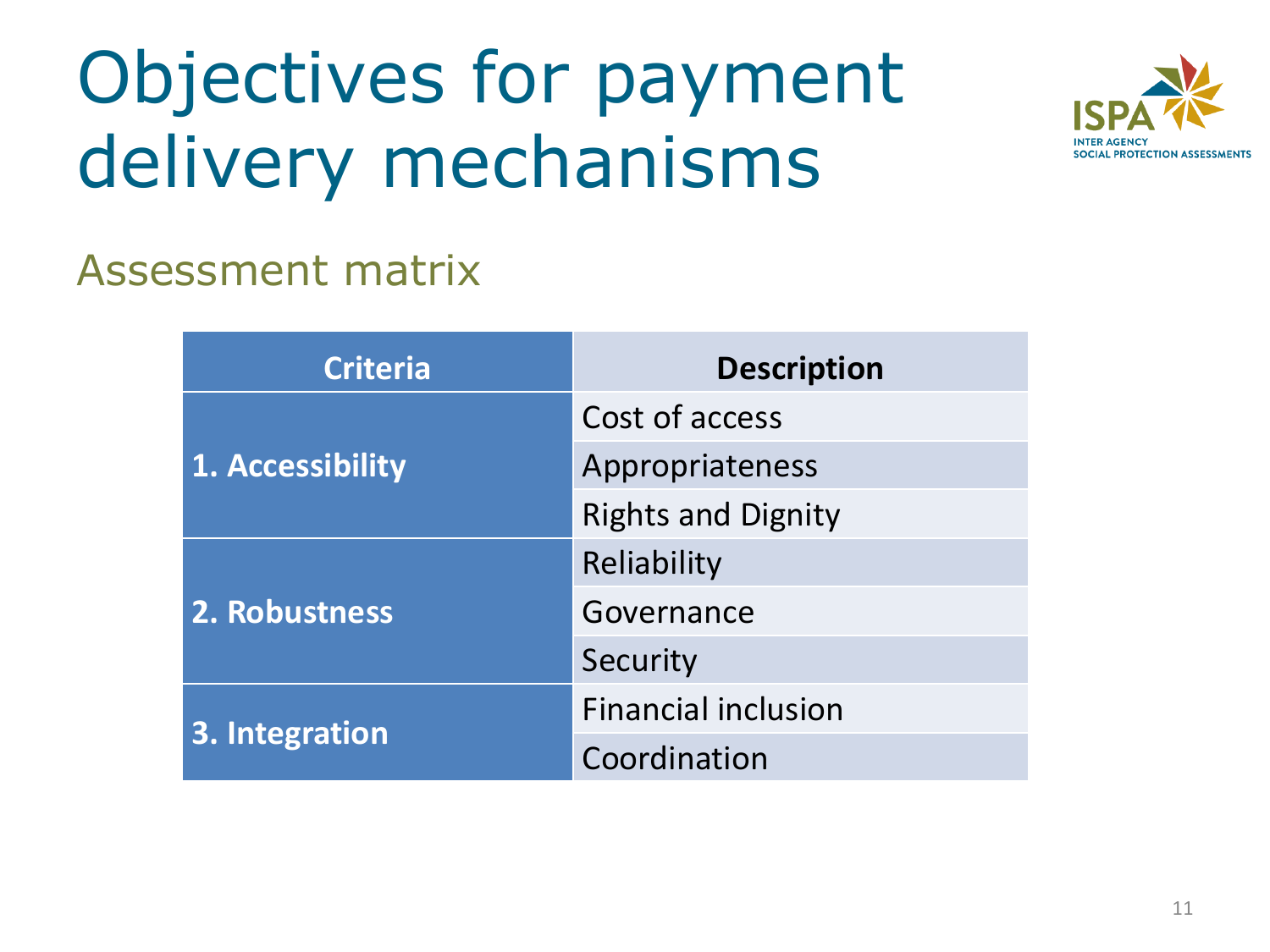# Main findings



Five areas are undermining the quality of payment delivery

- 1. Accessibility: Appropriateness lack of choice of payment delivery mechanism for beneficiaries
- 2. Robustness:
	- Reliability concerns about long term business case for potential/existing PSPs
	- Security Indonesia's Post delivery mechanism relies on manual authentication
- 3. Integration:
	- Financial inclusion rules and program modalities limit payment mechanism to just facilitating disbursement
	- Coordination All ministries making their best efforts to improve their individual program but there was not an overarching agenda on SP payment delivery  $12$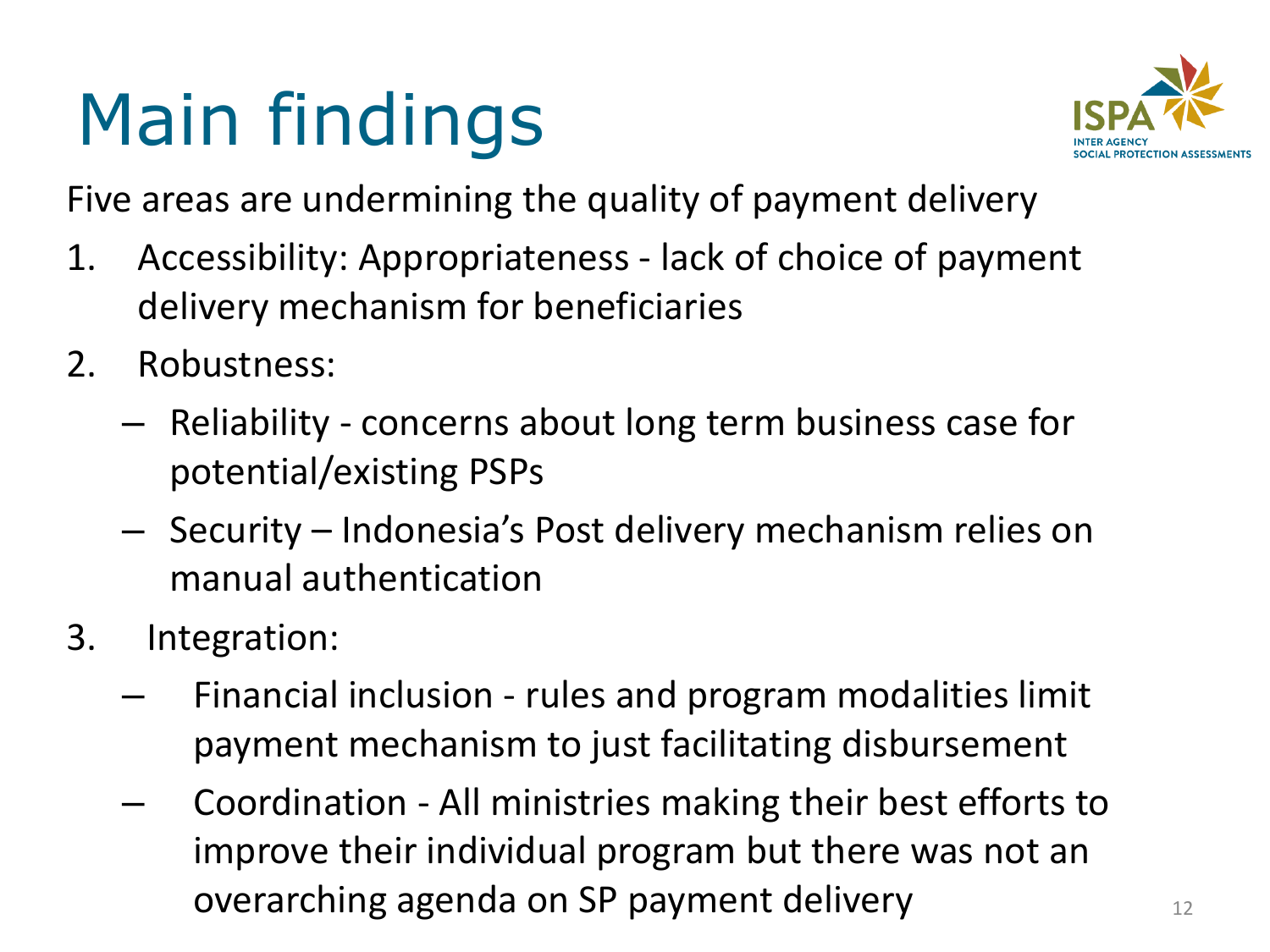

## **Outputs/outcomes**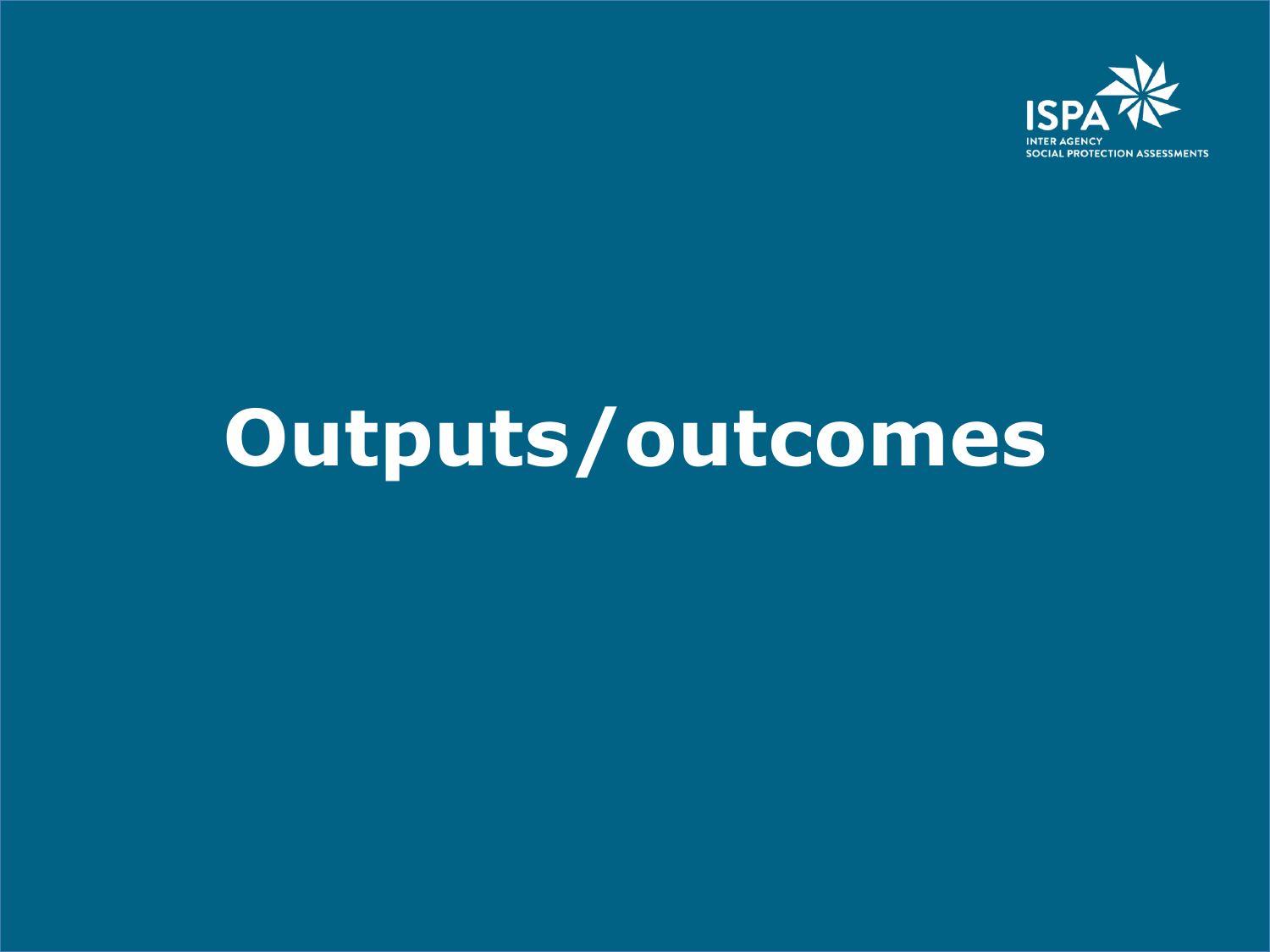## Outputs and outcomes of ISPA diagnostics in Indonesia



- ISPA diagnostic and findings were used as inputs for designing a government payments landscape study (supply) and survey (demand) done by the World Bank and GOI.
- ISPA Payment tool was finalized based on the pilot projects including Indonesia.[final version was approved in 2016]
- Knowledge exchange and learning on ISPA tool contributed to a better understanding of high level (and larger) policy agendas – CCT, Financial Inclusion.